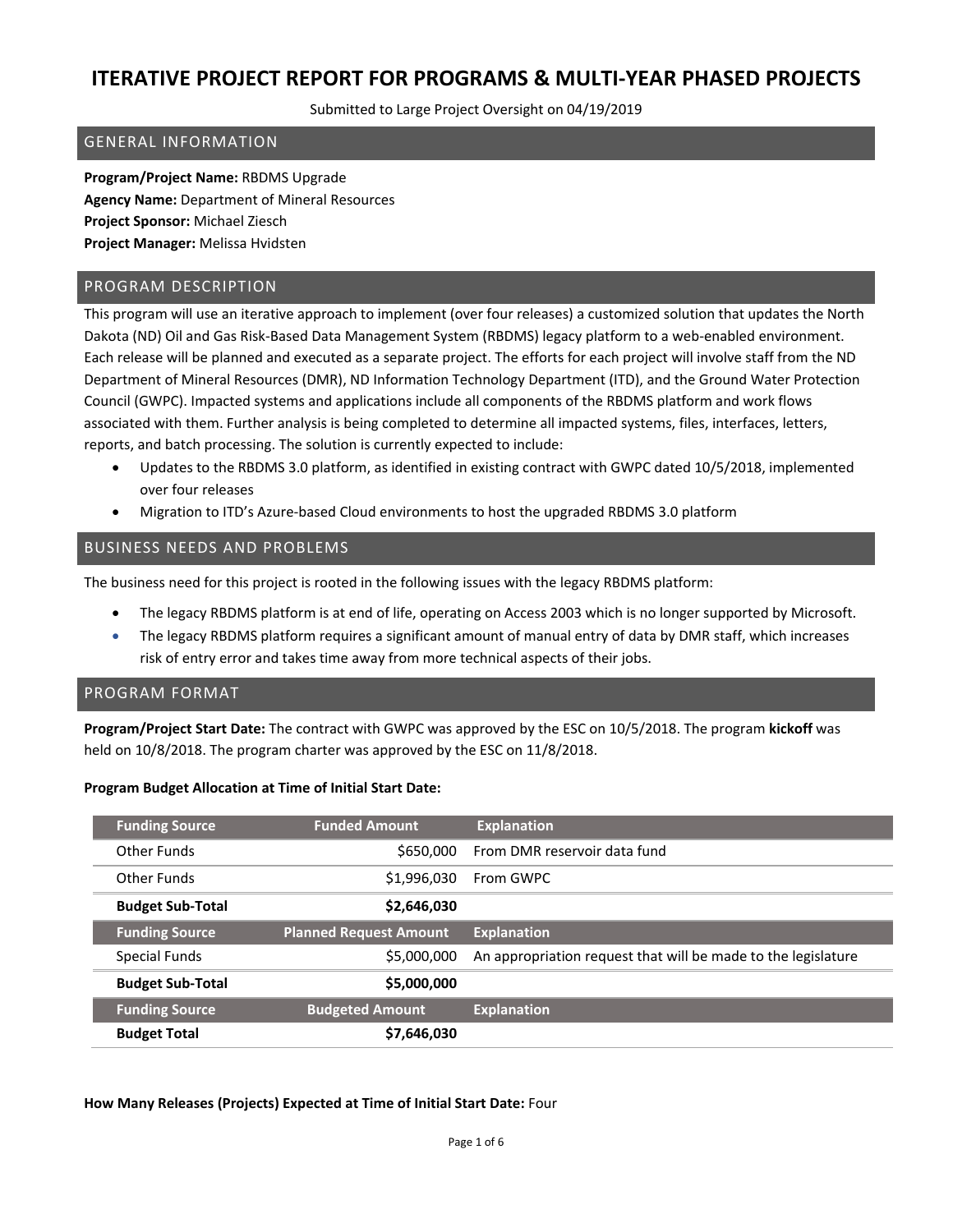Submitted to Large Project Oversight on 04/19/2019

**Phased Approach Description:** This program will use an iterative approach to implement the solution over four releases. Each release will be planned and executed as a separate project.

### **Estimated End Date for Program Known at Time of Initial Start Date:** 1/31/2021

### PROJECT ROAD MAP

The project road map shows the high-level plan or vision for all projects in the program. It is intended to offer a picture of the lifespan of all the effort that is expected to be required to achieve the business objectives.

| Project<br>/Release | <b>Scope Statement</b>                                                                                                                                                                                     | <b>Estimated</b><br><b>Duration</b><br>(months) | <b>Estimated</b><br><b>Budget</b> |
|---------------------|------------------------------------------------------------------------------------------------------------------------------------------------------------------------------------------------------------|-------------------------------------------------|-----------------------------------|
| Release 1           | Release 1 will implement the Bond Management,<br>Entity Management, and General Modules, along with<br>their supplemental components.                                                                      | 7 months                                        | \$1,054,099                       |
| Release 2           | Release 2 will implement the Transfer and Well<br>Management Modules (including the Well Stim, Idle<br>Well, and Underground Injection Control Sub-<br>Modules), along with their supplemental components. | 11 months                                       | \$2,433,555                       |
| Release 3           | Release 3 will include (Oil) Production, Inspections,<br>Facility (Part 1), and Hearing and Docket.                                                                                                        | 9 months                                        | \$3,289,907                       |
| Release 4           | Release 4 will include Facility (Part 2), Compliance,<br>and Incidents.                                                                                                                                    | 3 months                                        | \$328,989                         |

#### **Notes:**

### PROJECT BASELINES

The baselines below are entered for only those projects (releases) that have been planned. At the completion of a project/release a new planning effort will occur to baseline the next project/release and any known actual finish dates and costs for completed projects/releases will be recorded. The startup report will be submitted again with the new information.

| Project<br>/Release | Program<br><b>Start Date</b><br>(Kickoff) | <b>Baseline</b><br>Execution<br><b>Start Date</b> | <b>Baseline</b><br><b>End Date</b> | <b>Baseline</b><br><b>Budget</b> | Actual<br><b>Finish Date</b> | <b>Schedule</b><br>Variance | <b>Actual Cost</b> | Cost<br>Variance |
|---------------------|-------------------------------------------|---------------------------------------------------|------------------------------------|----------------------------------|------------------------------|-----------------------------|--------------------|------------------|
| Release 1           | 10/08/2018                                | 11/30/2018                                        | 5/10/2019                          | \$1,054,099                      |                              |                             |                    |                  |
|                     |                                           |                                                   |                                    |                                  |                              |                             |                    |                  |
| Release 2           |                                           | 4/12/2019                                         | 1/22/2020                          | \$2,433,555                      |                              |                             |                    |                  |
| Release 3           |                                           |                                                   |                                    |                                  |                              |                             |                    |                  |
| Release 4           |                                           |                                                   |                                    |                                  |                              |                             |                    |                  |

#### **Notes:**

Release 1 is still in execution and its budget was re‐baselined from \$1,285,115 to \$1,054,099 on January 11, 2019 due to Change Requests 2 and 3. It is currently expected to finish on schedule.

Release 2 entered planning in February of 2019 and the project plan was approved on 2/15/2019, along with a partial schedule to allow some execution work to begin while the project team completed additional planning work. The full schedule and budget were baselined and the project officially entered execution on 4/12/2019.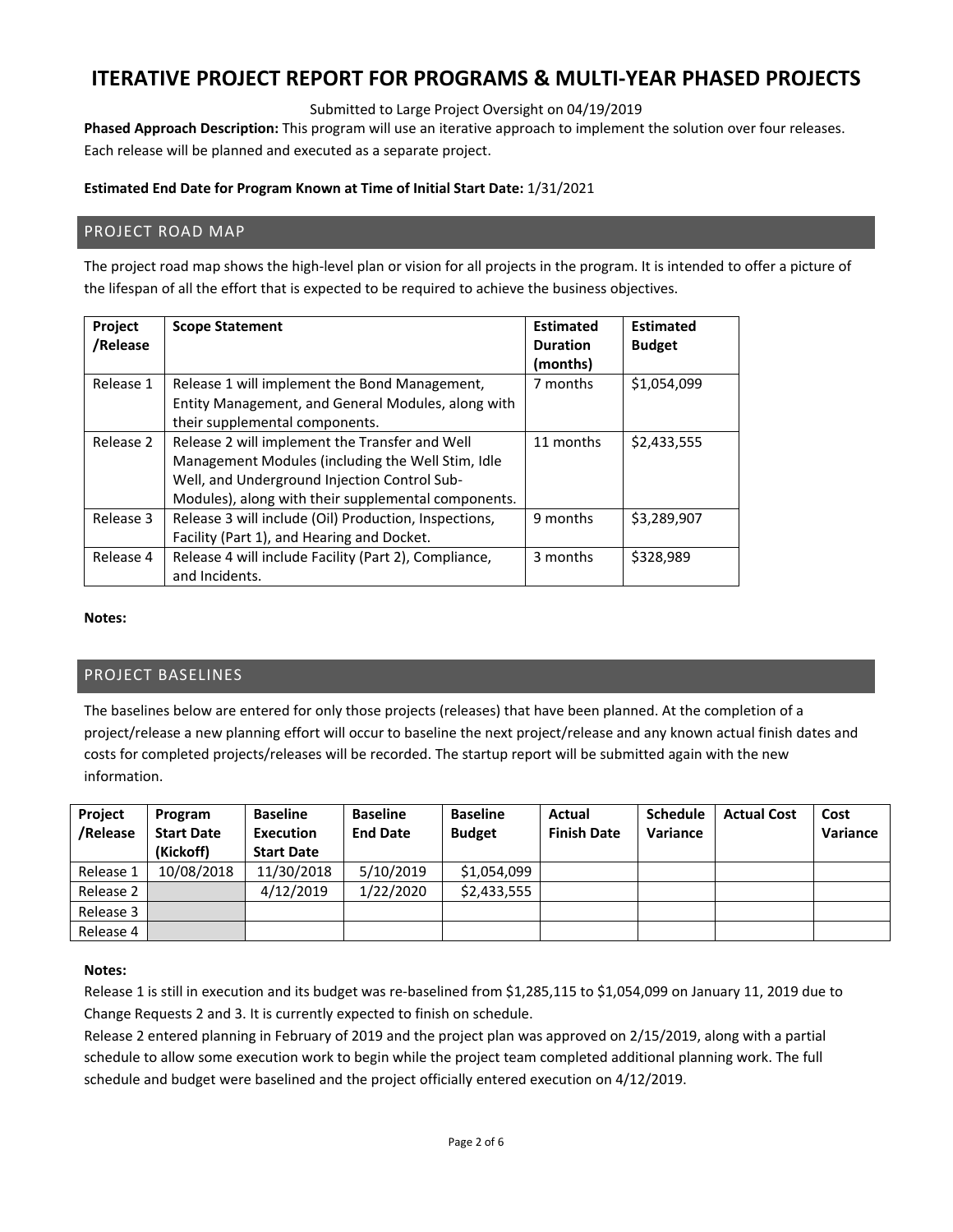Submitted to Large Project Oversight on 04/19/2019

## OBJECTIVES

| <b>Business Need</b>                                                                                                            | Objective                                                                                                                                                                 | <b>Measurement</b><br><b>Description</b>                                                                                                                                 | <b>Anticipated Benefit</b>                                                                                                                                                    | Met/Not<br><b>Met</b> |
|---------------------------------------------------------------------------------------------------------------------------------|---------------------------------------------------------------------------------------------------------------------------------------------------------------------------|--------------------------------------------------------------------------------------------------------------------------------------------------------------------------|-------------------------------------------------------------------------------------------------------------------------------------------------------------------------------|-----------------------|
| 1. The legacy RBDMS<br>platform is at end of life,<br>operating on Access 2003<br>which is no longer<br>supported by Microsoft. | 1.1 Implement<br>modifications to the<br>RBDMS platform in four<br>releases, where each<br>release contains<br>operational components<br>that are immediately<br>useable. | 1.1.1 Upon completion of<br>each release, each<br>included module is fully<br>deployed and functioning<br>according to documented<br>requirements.                       | 1.1.1.1 Business<br>operations continue at<br>current, and in some cases<br>enhanced, levels of<br>efficiency and flexibility<br>with current staffing levels                 |                       |
|                                                                                                                                 | 1.2 Maintain access to all<br>legacy data.                                                                                                                                | 1.2.1 Upon completion of<br>the program, access to all<br>legacy data is available<br>without having to access<br>multiple systems.                                      | 1.2.1.1 Access to all legacy<br>data is available and easily<br>accessible for reporting<br>and data analytics.                                                               |                       |
|                                                                                                                                 | 1.3 Ensure the upgraded<br>platform has increased<br>compatibility for current<br>and future application<br>development and use.                                          | 1.3.1 Upon completion of<br>the program, the RBDMS<br>platform will have been<br>upgraded to meet<br>accessibility standards<br>according to documented<br>requirements. | 1.3.1.1 Stakeholders will<br>have the ability to gain<br>access to other existing<br>and future compatible<br>relevant applications (i.e.<br>the Well Finder<br>application). |                       |
|                                                                                                                                 | 1.4 Provide stakeholders<br>with enhanced<br>accessibility to the<br>RBDMS platform through<br>web-enabled technology.                                                    | 1.4.1 Upon completion of<br>the program, access to<br>the entire RBDMS<br>platform is available to<br>stakeholders anywhere<br>there is an internet<br>connection.       | 1.4.1.1 Stakeholders will<br>have access to the<br>platform from anywhere<br>there is an internet<br>connection.                                                              |                       |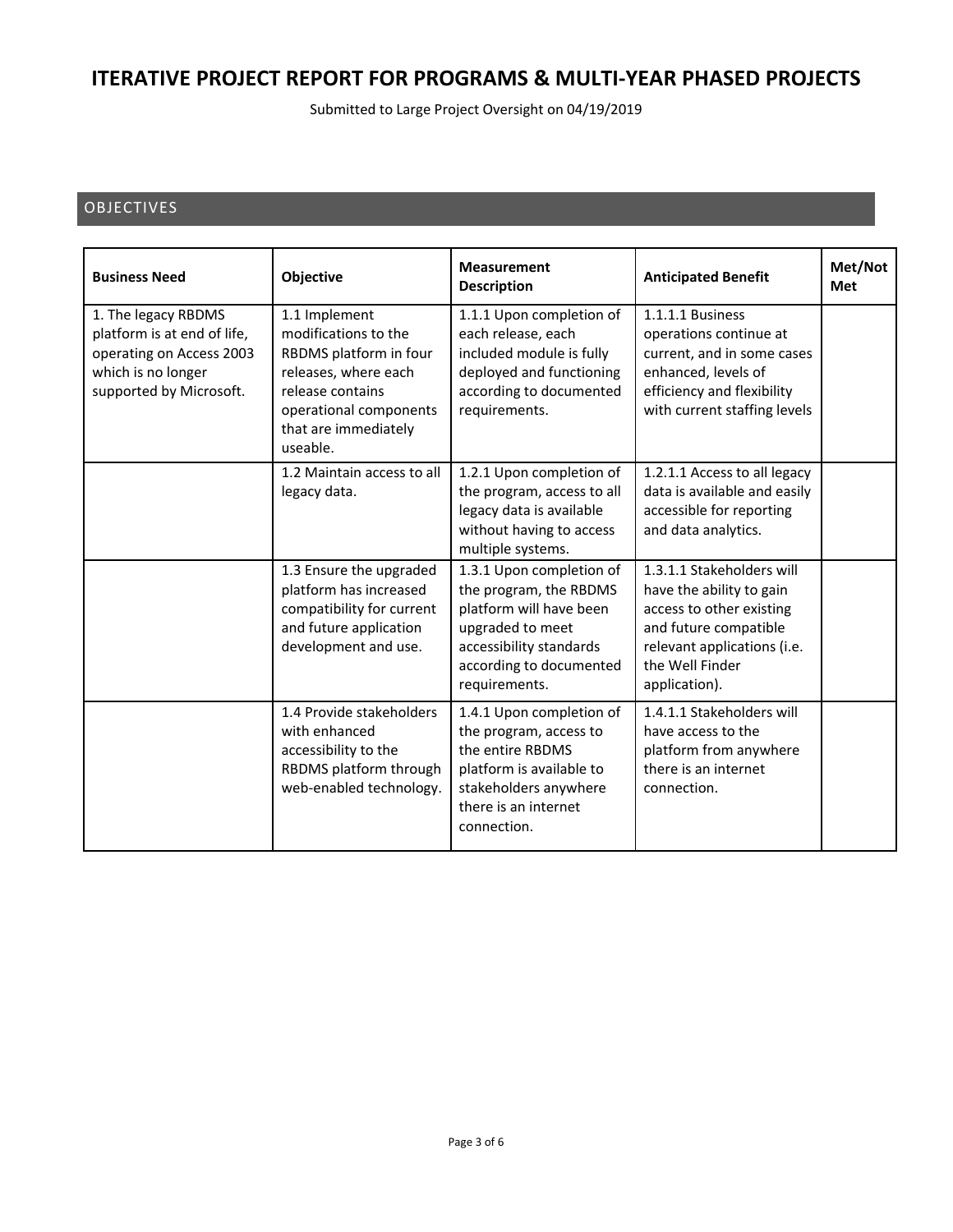| <b>Business Need</b>                                                                                                                                                                                              | Objective                                                                                                               | <b>Measurement</b><br><b>Description</b>                                                                                                                                                                                                                                                                 | <b>Anticipated Benefit</b>                                                                                                                                                                                                      | Met/Not<br><b>Met</b> |
|-------------------------------------------------------------------------------------------------------------------------------------------------------------------------------------------------------------------|-------------------------------------------------------------------------------------------------------------------------|----------------------------------------------------------------------------------------------------------------------------------------------------------------------------------------------------------------------------------------------------------------------------------------------------------|---------------------------------------------------------------------------------------------------------------------------------------------------------------------------------------------------------------------------------|-----------------------|
| 2. The current system<br>requires a significant<br>amount of manual entry of<br>data by DMR staff, which<br>increases risk of entry<br>error and takes time away<br>from more technical<br>aspects of their jobs. | 2.1 Eliminate the need<br>for manual entry of data,<br>freeing staff up for more<br>technical aspects of their<br>jobs. | 2.1.1 Upon completion of<br>the production module,<br>there should be a<br>reduction of hours of<br>required data entry by<br>approximately 80% for<br>related forms.                                                                                                                                    | 2.1.1.1 A streamlined<br>workflow will be realized<br>upon completion of the<br>program.                                                                                                                                        |                       |
|                                                                                                                                                                                                                   |                                                                                                                         |                                                                                                                                                                                                                                                                                                          | 2.1.1.2 Improved<br>automation of basic<br>functions, leading<br>improved accuracy of<br>information<br>(correspondence and form<br>letters, statistical data<br>gathering, event tracking,<br>improved reconciling of<br>data) |                       |
|                                                                                                                                                                                                                   | 2.2 Maintain or improve<br>existing business<br>functionality/capabilities.                                             | 2.2.1 Upon completion of<br>each module, there will<br>be no measurable loss of<br>process efficiencies and<br>all process changes,<br>enhancements, and<br>efficiencies identified for<br>inclusion in the release<br>are fully deployed and<br>functioning according to<br>documented<br>requirements. | 2.2.1.1 DMR business<br>operations continues at<br>current or improved levels<br>of efficiency without<br>adding additional staff.                                                                                              |                       |

Submitted to Large Project Oversight on 04/19/2019

### COST BENEFIT ANALYSIS

See the anticipated benefits listed in the previous section.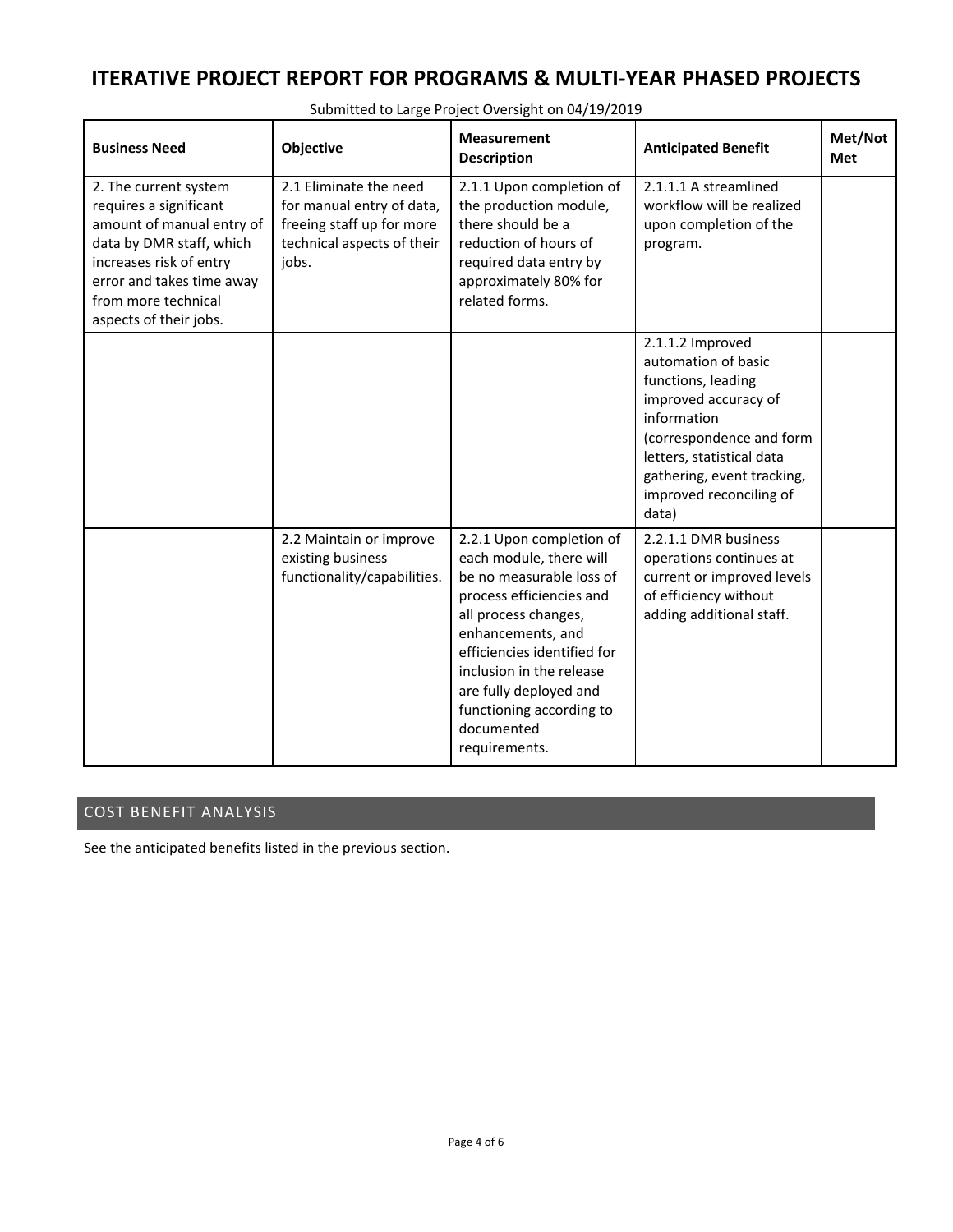### Submitted to Large Project Oversight on 04/19/2019

## KEY CONSTRAINTS AND/OR RISKS

#### **Risks of Performing the Projects in the Program**

| <b>Risk</b>                                                        | Impact                                                                                   | <b>Response</b>                                                                     |  |
|--------------------------------------------------------------------|------------------------------------------------------------------------------------------|-------------------------------------------------------------------------------------|--|
| The project could go over time.                                    | Legacy system forced to run<br>longer. Staff engagement<br>distracts from core functions | Change management team would<br>evaluate options                                    |  |
| The project could go over budget.                                  | Potentially delay completion, or<br>force a change in scope                              | Change management team would<br>evaluate options                                    |  |
| Other functional requirements<br>could be discovered.              | Potentially delay completion, or<br>force a change in scope                              | Change management team would<br>evaluate potential options                          |  |
| The upgraded system might not<br>perform as expected.              | Potentially delay completion, or<br>force a change in scope                              | Change management team would<br>evaluate potential options.                         |  |
| DMR staff resources may be<br>unavailable due to other priorities. | Potentially delay completion, or<br>force a change in scope                              | Change management team would<br>reassign resources as necessary.                    |  |
| The program may end before all<br>releases are completed.          | Potentially forced to operate in<br>two environments.                                    | Change management team would<br>evaluate to transition remaining<br>legacy systems. |  |

### **Risks of Not Performing the Projects in the Program**

| <b>Risk</b>                                                                                                                                                                                          | Impact                                                                                                                        | Response                                                                                                      |
|------------------------------------------------------------------------------------------------------------------------------------------------------------------------------------------------------|-------------------------------------------------------------------------------------------------------------------------------|---------------------------------------------------------------------------------------------------------------|
| The legacy system software may<br>crash.                                                                                                                                                             | DMR would not be able to<br>conduct normal operations.<br>External stakeholders would be<br>impacted as well.                 | Attempt to restart system from backups                                                                        |
| A delay to program/project start<br>may cause GWPC and vendor<br>staff (who are already familiar<br>with system and DMR business<br>and technical needs) to not be<br>available due to reassignment. | Would require end of life legacy<br>system to continue being run                                                              | DMR staff would continue to use legacy<br>system and its labor-intensive processes                            |
| GWPC commitment of staff and<br>financial resources may not be<br>available in the future.                                                                                                           | Would require greater future<br>commitment of North Dakota<br>time and money due to need to<br>find an alternate path forward | DMR staff would continue to use legacy<br>systems and begin researching other<br>avenue to upgrade the system |